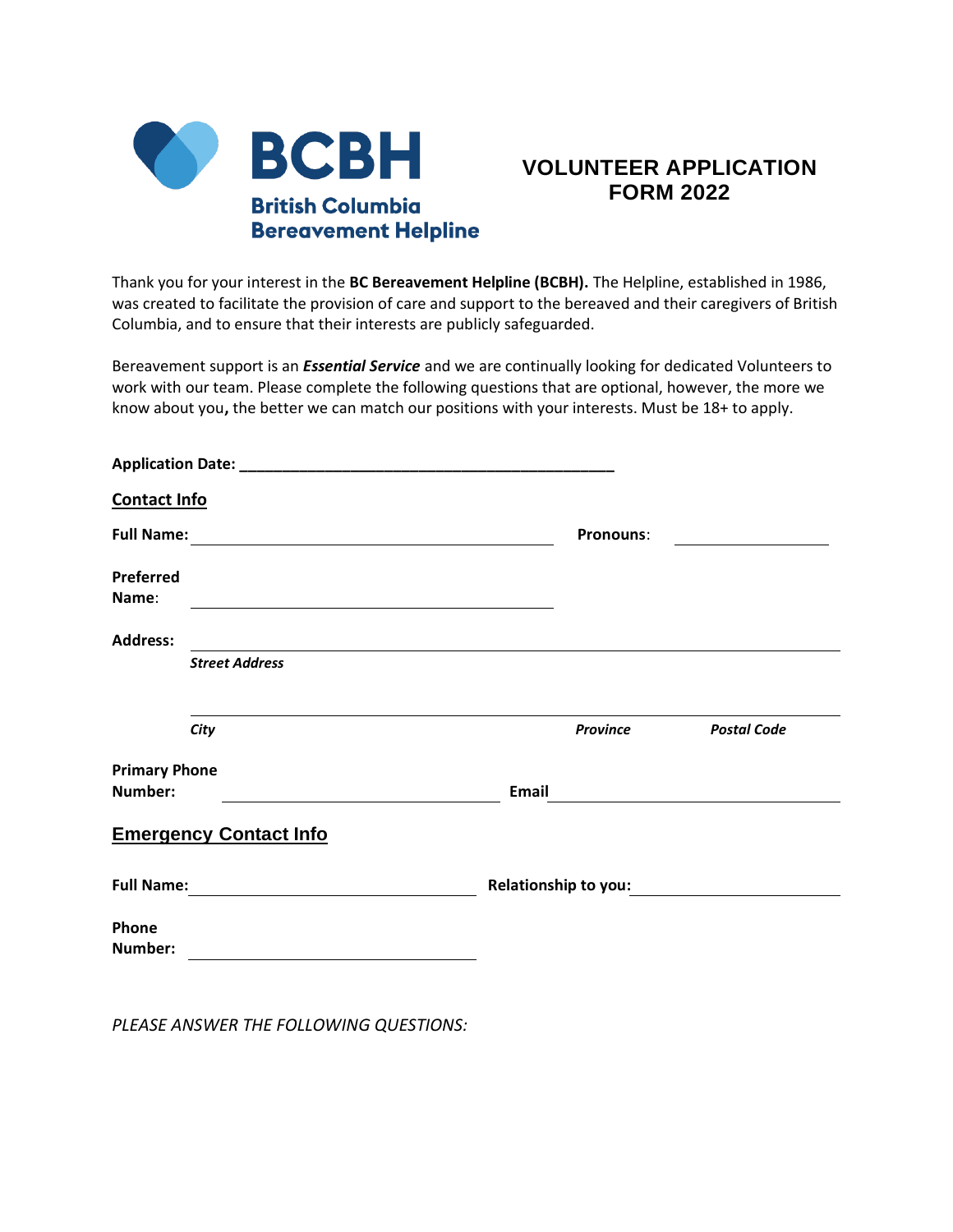| Please select your age range:            | $\Box$ 18-24                           | $\Box$ 25-34                                           | $\Box$ 35-49 | $\Box$ 50+                                                                                                                                                                          |
|------------------------------------------|----------------------------------------|--------------------------------------------------------|--------------|-------------------------------------------------------------------------------------------------------------------------------------------------------------------------------------|
| What languages do you speak (please only |                                        |                                                        |              |                                                                                                                                                                                     |
| proficiency in)?                         |                                        |                                                        |              |                                                                                                                                                                                     |
|                                          |                                        |                                                        |              |                                                                                                                                                                                     |
|                                          |                                        |                                                        |              |                                                                                                                                                                                     |
|                                          |                                        |                                                        |              |                                                                                                                                                                                     |
|                                          |                                        |                                                        |              |                                                                                                                                                                                     |
|                                          | include languages that you have fluent | Are you willing to consent to a criminal record check? |              | Have you worked/volunteered with BCBH previously? (i.e., Volunteer, Member, Partnering Agency etc.)<br>Do you have access to a laptop/computer that runs Windows or macOS software? |

## **Availability**

| 1. | What are your other commitments during the time you wish to volunteer?            |      |       |      |        |      |
|----|-----------------------------------------------------------------------------------|------|-------|------|--------|------|
| 2. | When can you start volunteering at BCBH?                                          |      |       |      |        |      |
| 3. | Are you able to make a minimum 6-month commitment to volunteer at BCBH?           |      |       |      |        |      |
|    | Please mark with an "X" which times of<br>the week you are available to volunteer | Mon. | Tues. | Wed. | Thurs. | Fri. |
|    | <b>AM (9am-1pm)</b>                                                               |      |       |      |        |      |
|    | <b>PM</b> (1pm-5pm)                                                               |      |       |      |        |      |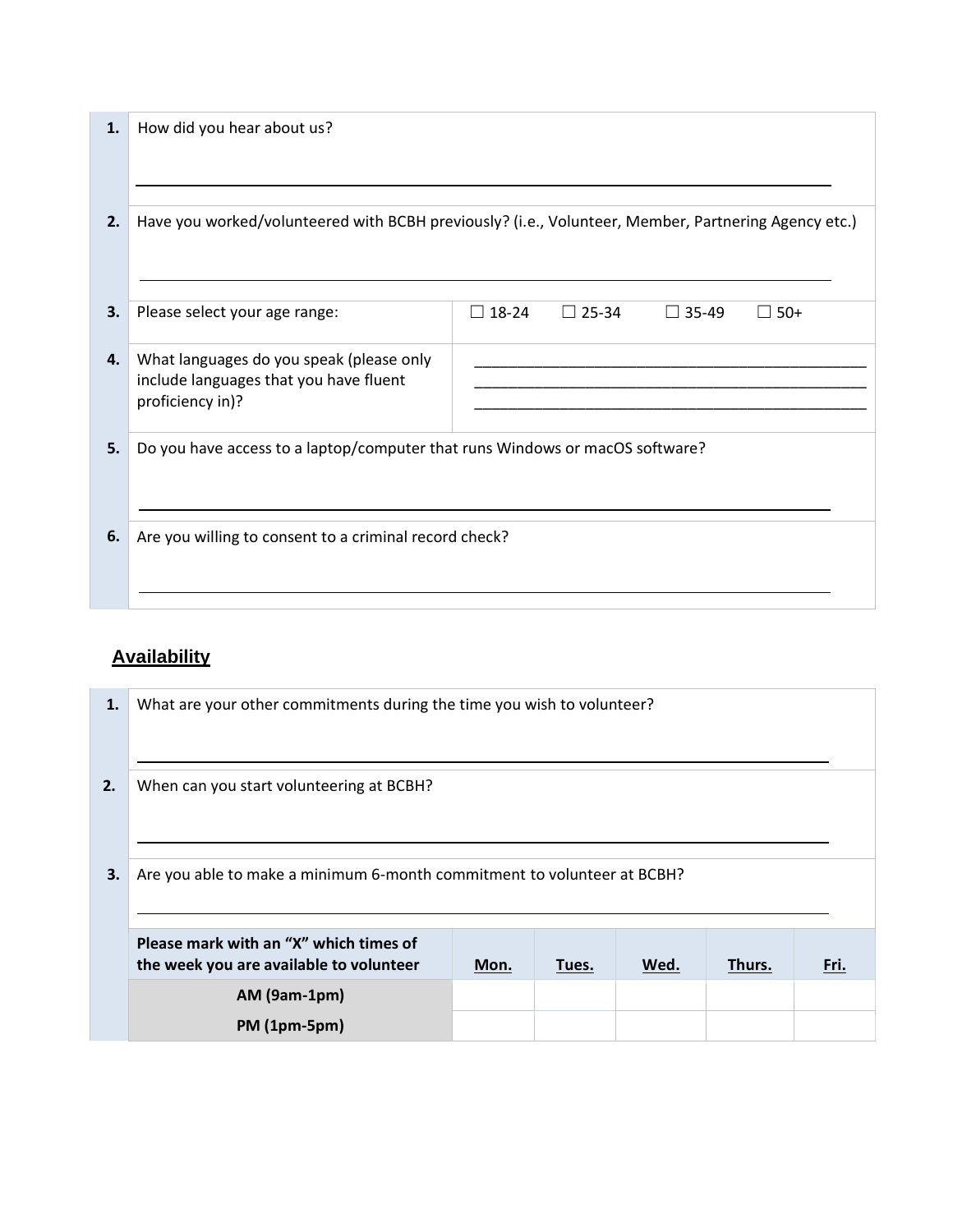## **Questionnaire**

| 1. | Why are you interested in volunteering at BCBH?                                                       |
|----|-------------------------------------------------------------------------------------------------------|
|    |                                                                                                       |
|    |                                                                                                       |
|    |                                                                                                       |
|    |                                                                                                       |
|    |                                                                                                       |
|    |                                                                                                       |
| 2. | What are some of your personal goals for volunteering at BCBH? (Academic, Career, Personal, etc)      |
|    |                                                                                                       |
|    |                                                                                                       |
|    |                                                                                                       |
|    |                                                                                                       |
|    |                                                                                                       |
|    |                                                                                                       |
| 3. | What skills or qualities do you have that you believe to be relevant at BCBH?                         |
|    |                                                                                                       |
|    |                                                                                                       |
|    |                                                                                                       |
|    |                                                                                                       |
|    |                                                                                                       |
| 4. | Do you have any previous experience providing compassionate listening or assisting those in distress? |
|    | Please explain.                                                                                       |
|    |                                                                                                       |
|    |                                                                                                       |
|    |                                                                                                       |
|    |                                                                                                       |
|    |                                                                                                       |
| 5. | What education, training, or work experience do you have that would be relevant to work on the        |
|    | Helpline?                                                                                             |
|    |                                                                                                       |
|    |                                                                                                       |
|    |                                                                                                       |
|    |                                                                                                       |
|    |                                                                                                       |
|    |                                                                                                       |